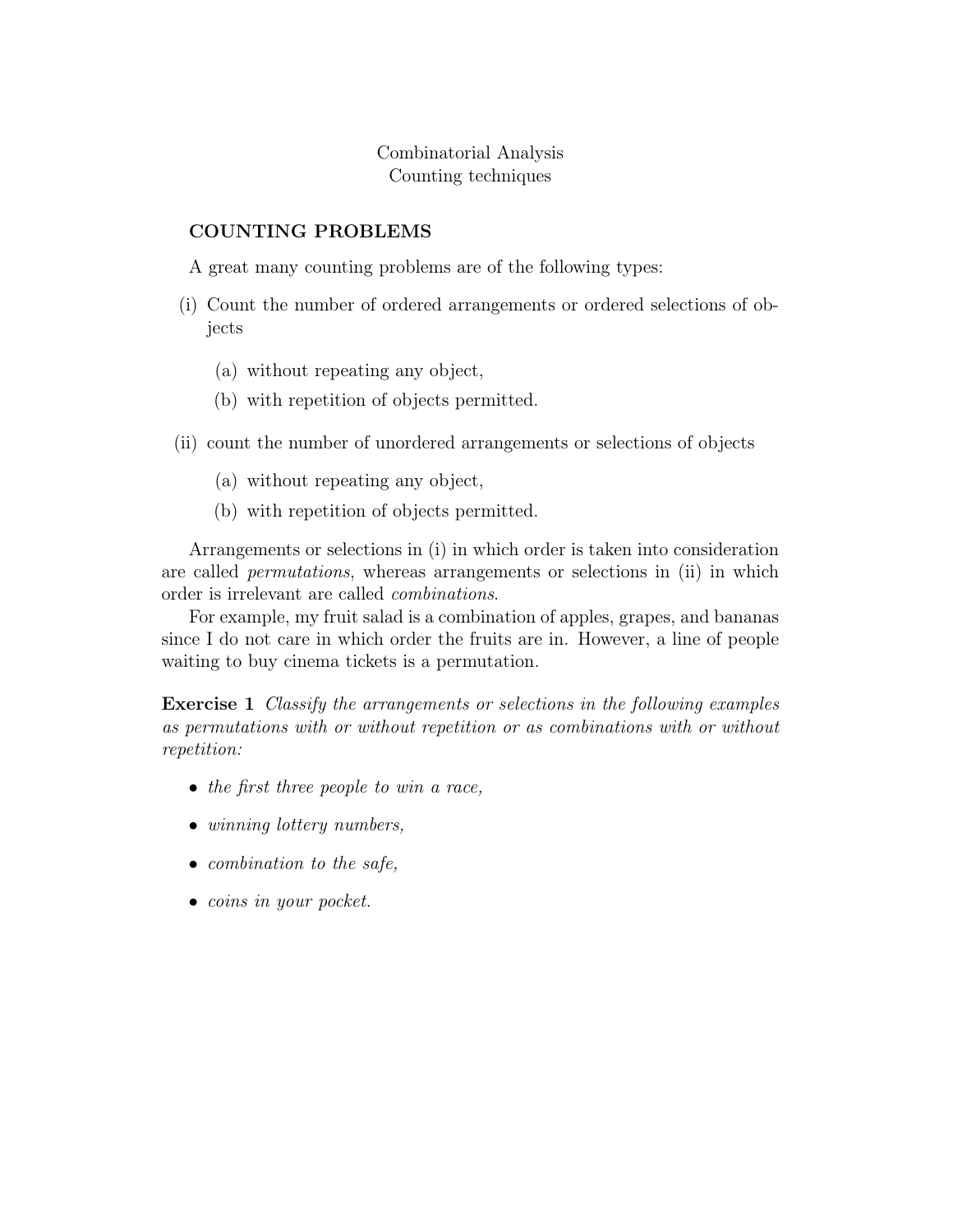## Permutations without repetition

**Problem 2** How many ways are there to seat five people in a row of five chairs?

**Problem 3** How many ways are there to seat five people in a row of eight chairs?

**Problem 4** How many ways are there to seat eight people in a row of five chairs? In this case, three people will have to remain standing in no particular arrangement.

Consider a set S with exactly n distinct elements. A *permutation* of S is a linear arrangement (i.e. ordered list) of all  $n$  elements of S.

Let r be a positive integer. An r-permutation of a set S of n elements is a linear arrangement of exactly r elements of S. We denote by  $P(n,r)$  the number of *r*-permutations of an *n*-element set.

**Exercise 5** Let  $S = \{1, 2, 3, 4\}$ . Write all possible 1-permutations, 2-permutations, 3-permutations, 4-permutations and 5-permutations of S.

**Exercise 6** Let n and r be positive integers. What is  $P(n, 1)$ ? Assume that  $r > n$ . What is  $P(n,r)$ ?

**Problem 7** Let n and r be positive integers with  $r \leq n$ . Use the multiplication principle to determine a formula for  $P(n, r)$ . Prove that your result is true.

**Exercise 8** What is  $P(n, n)$ ? Give a formula.

Problem 9 How many 3-digits numbers can be formed with the integers in  $S = \{2, 3, 4, 5, 7\}$ ?

Extra Problems. Solve the four mandatory problems and three problems of your choice.

**Problem 10** What is the number of different three-letter words we could make using the letters of CHERNOBYL?

**Problem 11** (Mandatory) What is the number of ways to order the 26 letters of the alphabet so that no two of the vowels  $a,e,i,o,u$  occur consecutively?

**Problem 12** How many orderings are there for a deck of 52 cards if all the cards of the same suit are together?

**Problem 13** Ten children order ice-cream cones at a store featuring 31 flavors. How many orders are possible in which at least two children get the same flavor?